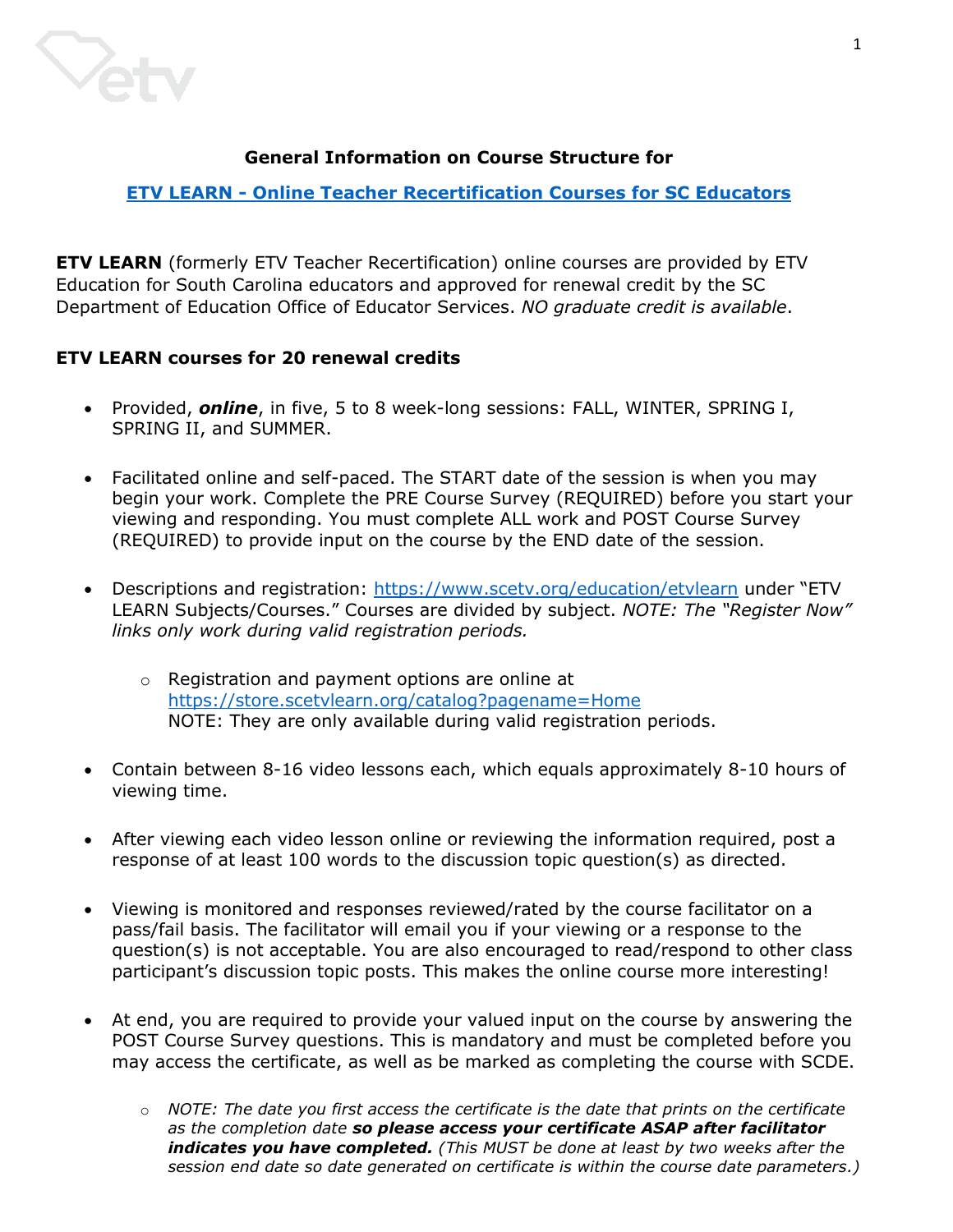- You may access the course site even after your session has ended if you need to print your certificate again.
- In order to receive renewal credits, it is your responsibility to provide a copy of any awarded course certificate(s) of completion to SCDE Office of Educator Services if you are NOT employed by a district. If you are employed by a district, you must provide a copy of the certificate to your district renewal coordinator or person responsible for professional development in your school district. THIS IS YOUR RESPONSIBILITY.
- ETV Education will send list of completers to VERIFY course completion to the SCDE Office of Educator Services within 10 working days after the course END date. But YOU must turn in your certificate(s)of completion as required. ETV Education is not allowed do that for you.

## **ETV LEARN courses for 60 renewal credits:**

- Currently, the only 60 renewal credit course offered is **Natural History In and Out of the Classroom with Rudy Mancke**. (NO graduate credit)
- This course is only offered in WINTER (January- April) session. We must have at least 10 participants enrolled in the session to provide the course.
- Course is self-paced, but there are four deadlines during the session when you must turn in assignments. See the synopsis on the course page for requirements and deadlines.
- The video lessons and assignments are facilitated online and there is a REQUIRED face-to-face final class meeting in Columbia at the end of the course (held on a Saturday morning).
- Go to https://www.scetv.org/education/etylearn to find courses, descriptions, registration, and online payment. For more information, contact ETV Education at 1-888-761-8132 or 803-737-9915.

## **SCETV Education Links**

- ETV Teacher Courses Information page:<http://scetv.org/teacher-recertification>
- ETV LEARN Teacher Recertification Registration page: <https://store.scetvlearn.org/catalog?pagename=Home>
- SCETV Education Blog:<http://scetv.org/education/education-blog>
- Know-It-All Resources page: [https://www.KnowItAll.org/](https://www.knowitall.org/)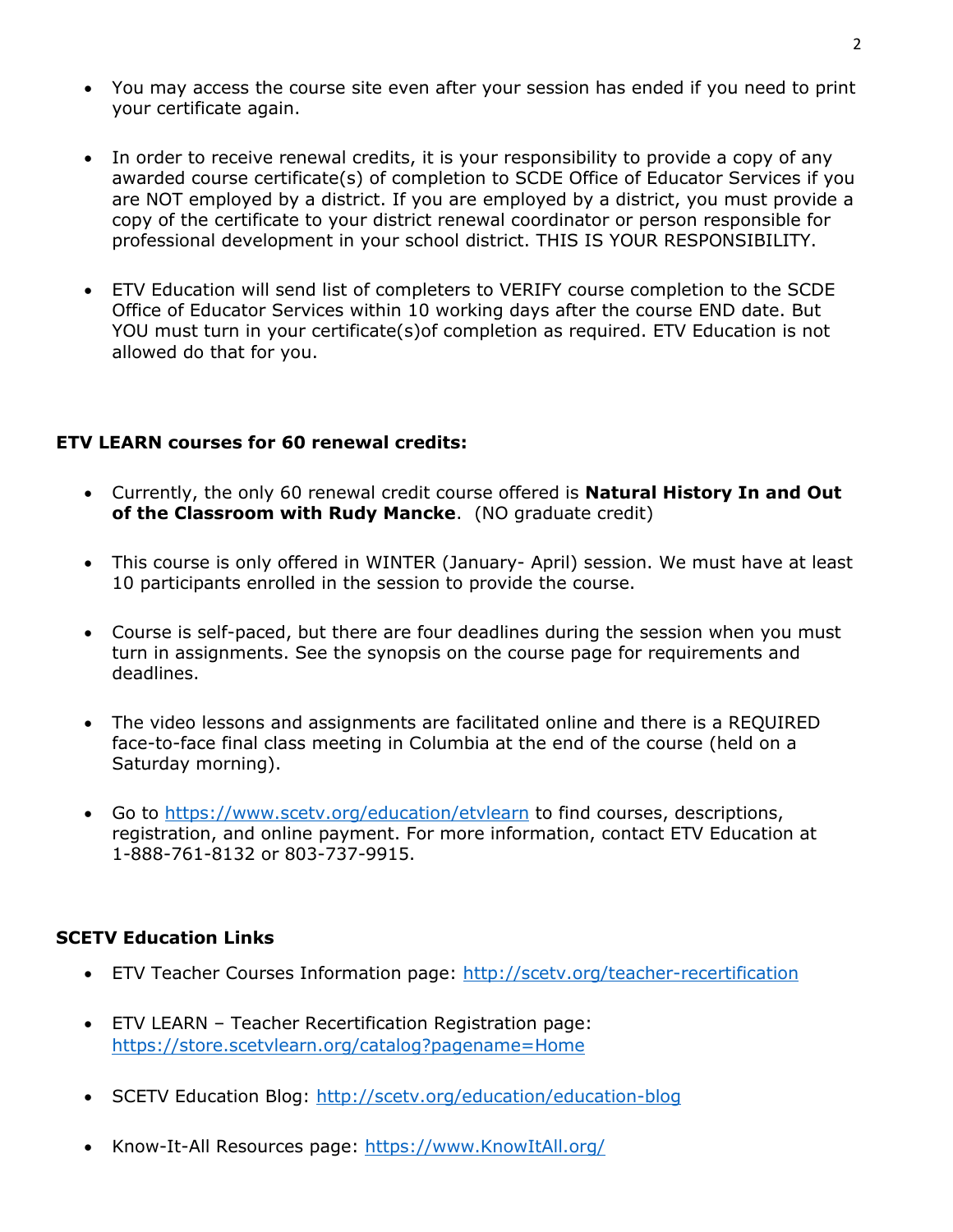# **ETV LEARN - Teacher Recertification Courses Site Guide**



If not, click **CREATE NEW ACCOUNT**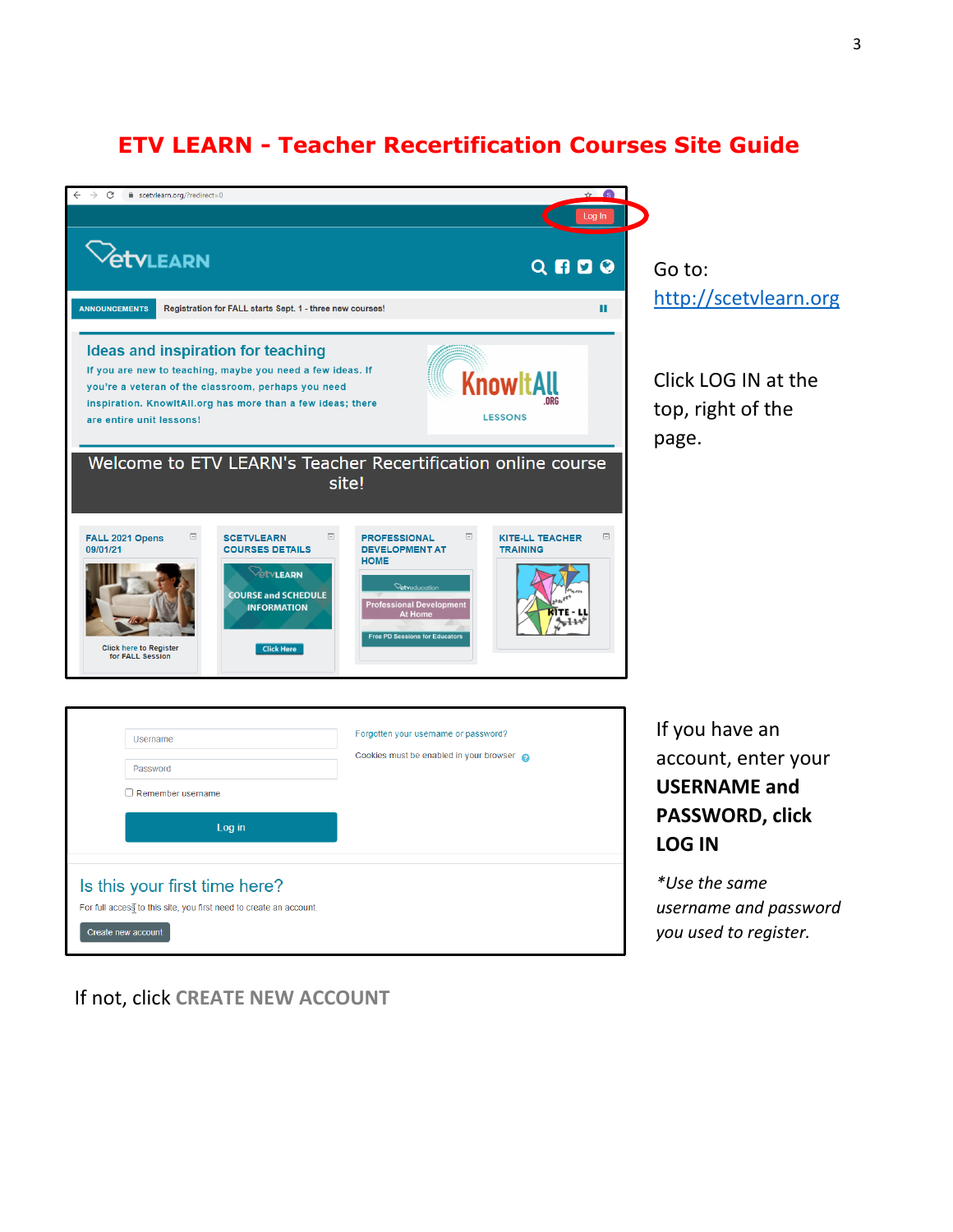

Complete the form and click **CREATE MY NEW ACCOUNT**.

*NOTE: The email address is the unique field of your ETVLearn account. If there is an existing account using a specific email, an account will not be created.*



Hover over **MY COURSES** to see and access your courses.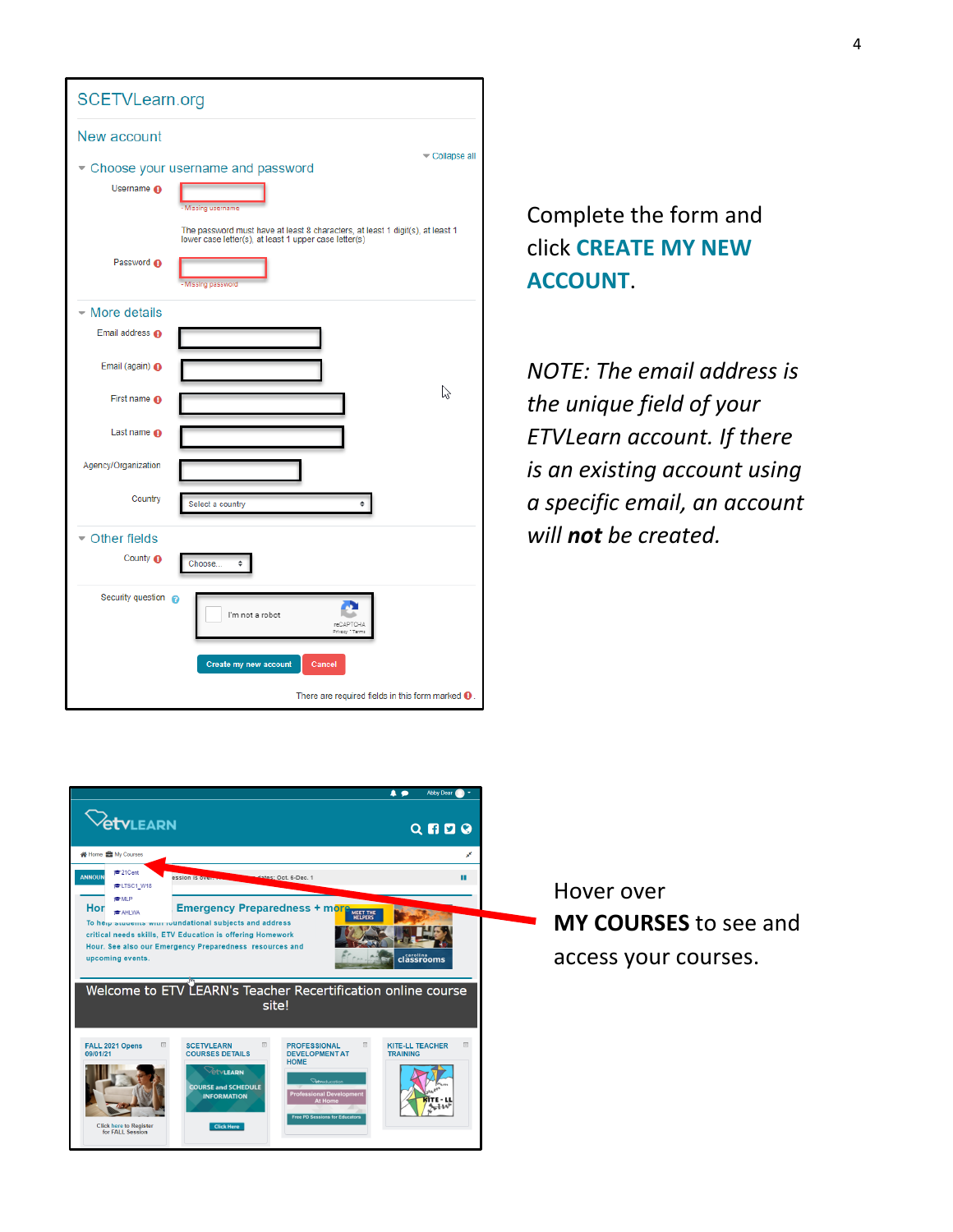

**IMPORTANT - READ PRIOR TO BEGINNING THIS COURSE!!** 

Course Structure, Operation and Troubleshooting Information

ß

Welcome Dr. Walter Edgar

**IMPORTANT - PRE Course Survey:** 

**PRE Course Survey (Required)** 

Instructions for Receiving Course Credit

You must complete survey before beginning course!

**Contact information** 

There are 3 parts to the course page: The **General**  section includes the course description and directions on how to proceed.

Important information you need to review and a **PRE Course Survey** to complete.



Q

Each topic includes at least one LESSON, TOPIC instructions and a DISCUSSION topic to complete. There may be optional handouts included as well.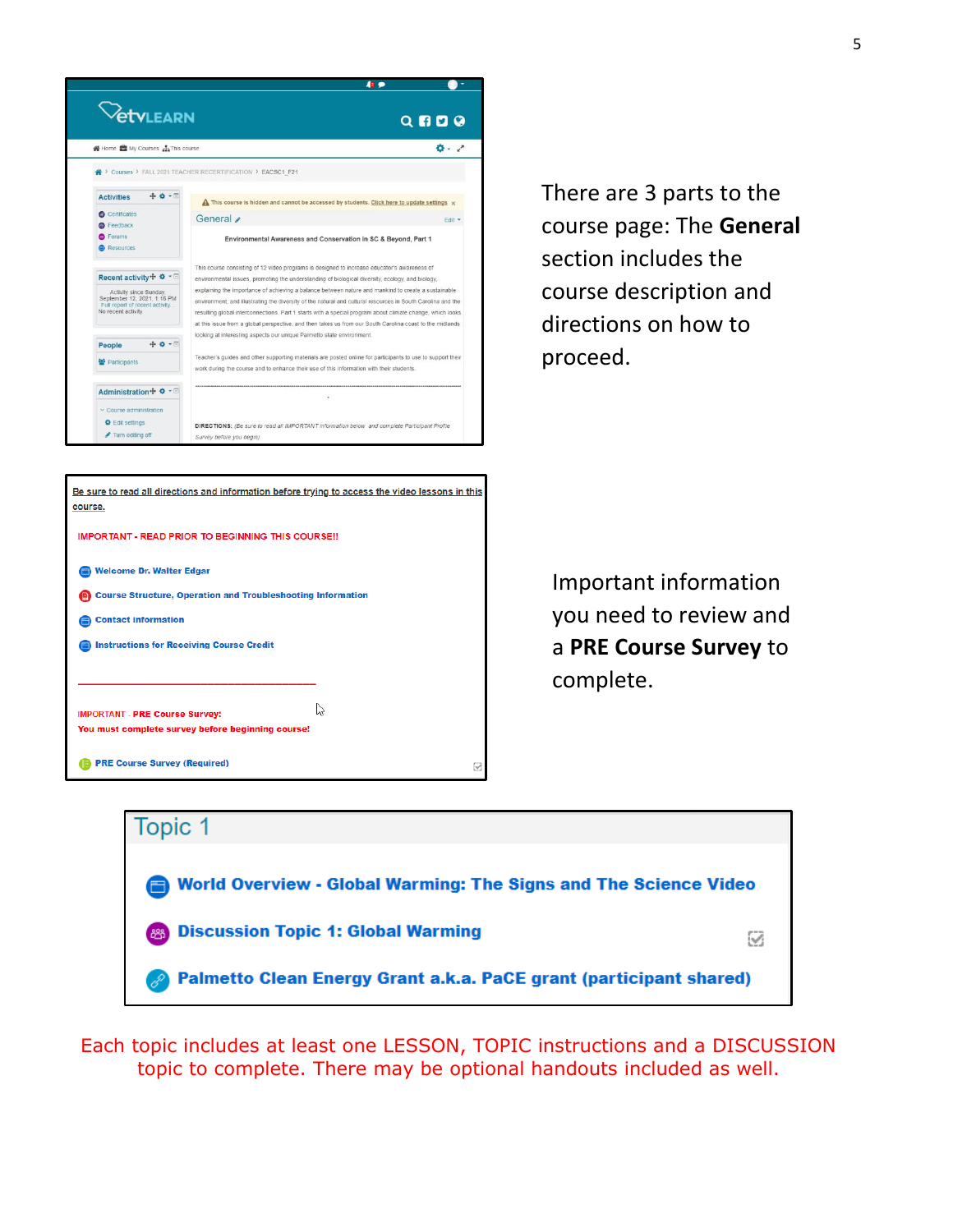

After you complete all the DISCUSSION TOPICS and *posts have been graded*, the **POST Course Survey** will be available.

If you see any " Restricted Not available unless: , " one of the topics have not been completed. You MUST complete the evaluation before you can access your certificate.

## Certificate **Printing Your Certificate** Once we check off that you have answered the final evaluation questions, your certificate of completion will unlock for you to print it. IMPORTANT: Please print your certificate of completion by at least two weeks after the session ends because the date accessed is the date that will be printed on the certificate and, once we close out the session, you will no longer be able to get into Moodle system to print it. PLEASE be patient. It may take several days after course ends for your facilitator to sign off on all of your course work Course Certificate ⊗

Restricted Not available unless: You achieve a required score in Final Course Evaluation

The last section is the **CERTIFICATE**. If you see any "**NOT AVAILABLE UNLESS,**" one of the topics or the PRE/POST Course Surveys have not been completed.

*NOTE: View the certificate immediately. The date you first access the certificate is the date that prints on the certificate as the completion date so please access it upon completing the POST Course Survey.*